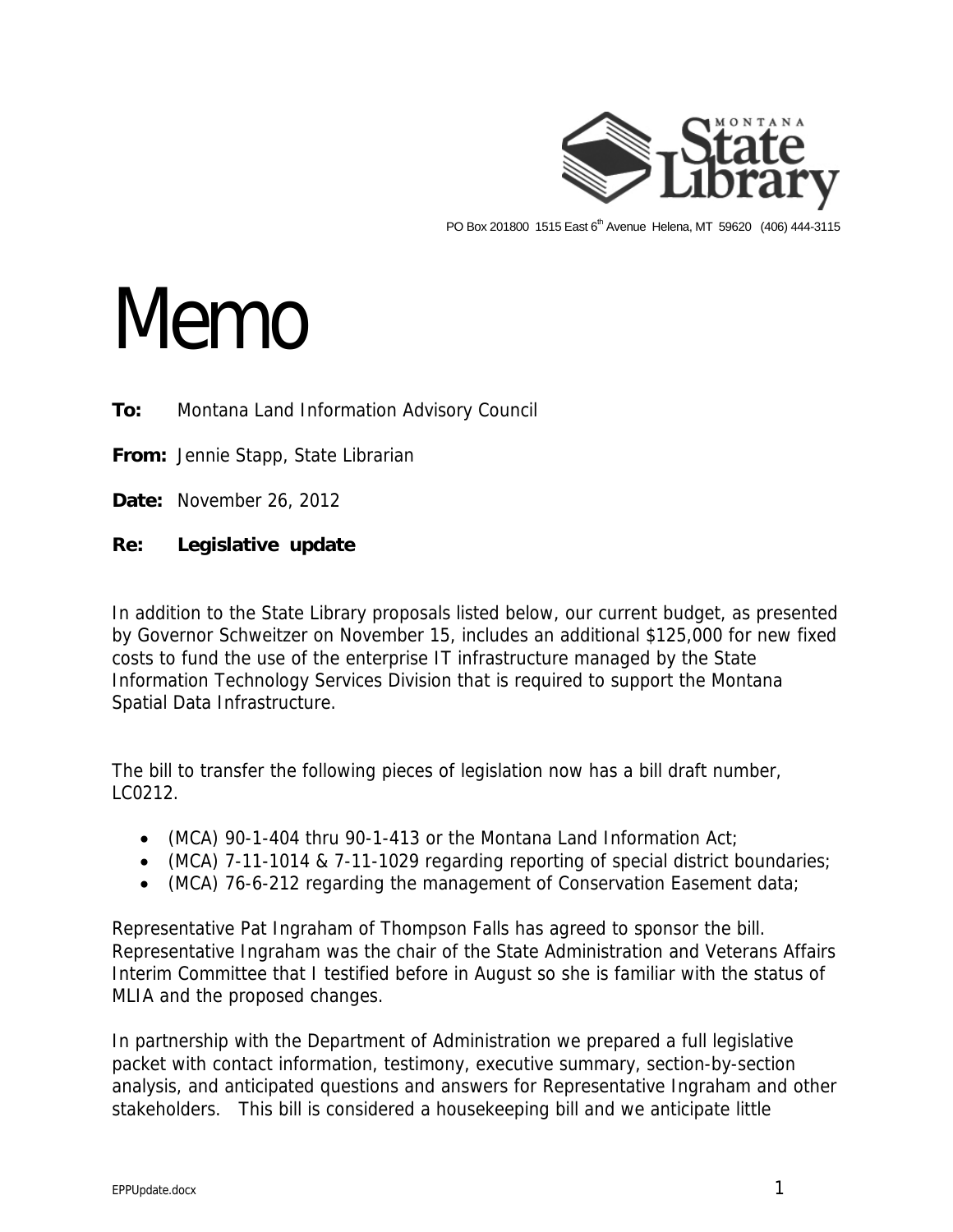opposition however it is important to communicate the value of these changes to stakeholders. I anticipate that the bill will be introduced prior to the December Commission meeting.

The following budget items were included in Governor Schweitzer's budget that was released on November 15. Note that the New Proposal amount for the transfer of the Base Map Service Center has been reduced from \$1.4 million to \$954,000. This reduction was recommended by the Governor's Budget Office because it more accurately reflects annual funds collected in the MLIA account and approximate expenditures from the account. This change keeps the account structurally balanced and will not impact services.

Additionally, the Water Information System Manager request was approved as a onetime-only item to give agencies a chance to demonstrate the value and costeffectiveness of the position.

| <b>NP001</b>                  | <b>Base Map Service Center transfer to MSL</b>                                                                                                                                                                                                                                                                                                                                                                                                                                                                                                                                                                                                                                                                                                                                                                                                                                                                                                                                                      |
|-------------------------------|-----------------------------------------------------------------------------------------------------------------------------------------------------------------------------------------------------------------------------------------------------------------------------------------------------------------------------------------------------------------------------------------------------------------------------------------------------------------------------------------------------------------------------------------------------------------------------------------------------------------------------------------------------------------------------------------------------------------------------------------------------------------------------------------------------------------------------------------------------------------------------------------------------------------------------------------------------------------------------------------------------|
| \$954,062                     | This proposal will formally complete the transfer of the Base Map Service<br>Center from the Department of Administration to the State Library. This<br>transfer includes the <i>transfer</i> of six FTE and funding authority for Montana<br>Land Information Act coordination, Montana Spatial Data Infrastructure<br>support as approved by the MLIA Council and MLIA grant funds to local<br>and tribal governments. Under this proposal a current .25 modified FTE,<br>an accounting technician in MSL's Central Services Office, would be made a<br>current level .25 FTE.                                                                                                                                                                                                                                                                                                                                                                                                                    |
| <b>NP009</b>                  | <b>Water Information Systems Manager</b>                                                                                                                                                                                                                                                                                                                                                                                                                                                                                                                                                                                                                                                                                                                                                                                                                                                                                                                                                            |
| \$72,472<br>one-time-<br>only | MCA 90-15-305 directs the Montana Natural Resource Information System<br>(NRIS) to operate the Montana Water Information System (WIS) which<br>"shall make available and readily accessible, in a usable format, to state<br>agencies and other interested persons, information on the state's water                                                                                                                                                                                                                                                                                                                                                                                                                                                                                                                                                                                                                                                                                                |
|                               | resources, out-of-state water resources that affect the state, existing and<br>potential uses, and the existing and potential demand." This proposal<br>would fund a Water Information Systems Manager, a position that MSL has<br>not had in almost a decade, to more effectively develop and deliver this<br>water information.<br>The need for water information is more critical than<br>ever in Montana. Several state agencies currently maintain in-house<br>hydrography data to support water related business needs such as the<br>State Water Plan, currently being updated by the Dept. of Natural<br>Resources and Conservation under MCA 85-1-203. In addition to being<br>costly to maintain, these local datasets differ across and sometimes within<br>agencies making it difficult to quickly and efficiently pull together data<br>from different work groups to analyze water issues spanning different<br>professional disciplines (water rights vs. water management vs. water |

## **State Library New Proposals (annual costs):**